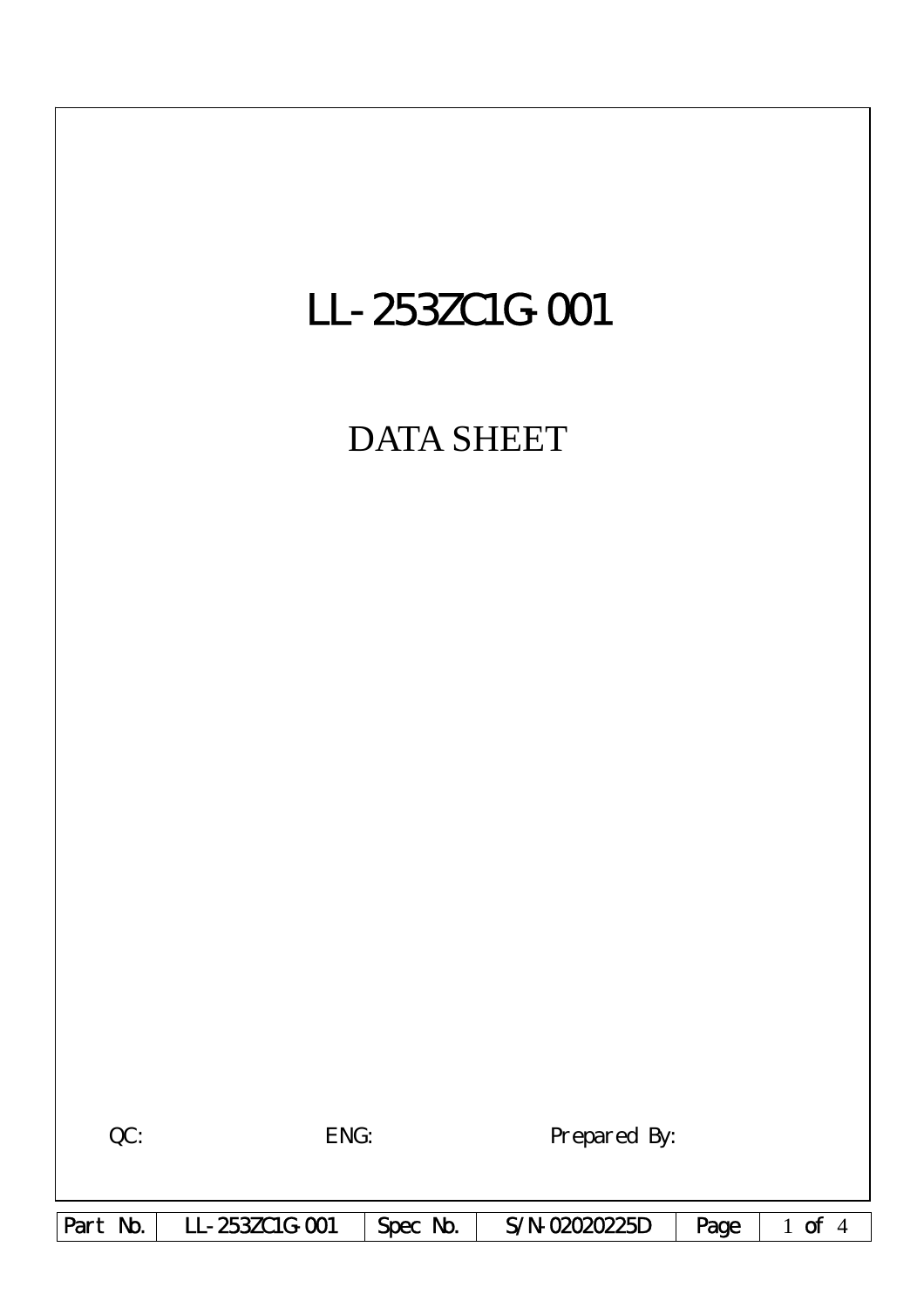## **Features**

- ♦ 2x5mm rectangular package
- ♦ Wide viewing angle
- ♦ General purpose leads
- ♦ Reliable and rugged

# **Package Dimension:**



| Part NO.           | Chip Material | Lens Color  | Source Color                      |
|--------------------|---------------|-------------|-----------------------------------|
| $ LL-253ZC1G-001 $ | GaInN         | Water Clear | Super Bright<br><b>True Green</b> |

### **Notes:**

- 1. All dimensions are in millimeters (inches).
- 2. Tolerance is ±0.25(.010")mm unless otherwise noted.
- 3. Protruded resin under flange is 1.0mm(.04") max
- 4. Lead spacing is measured where the leads emerge from the package.
- **5.** Specifications are subject to change without notice
- 6. Caution in ESD:

Siatic Electricity and surge damages the LED. lt is recommend to use a wrist band or anti-electrostatic glove when handling the LED.All devices, equipment and machinery must be properly grounded.

| Part No. | LL-253ZC1G-001 | $\mathcal{S}$   Spec No. | S/N-02020225D $\vert$ Page $\vert$ 2 of 4 |  |  |
|----------|----------------|--------------------------|-------------------------------------------|--|--|
|----------|----------------|--------------------------|-------------------------------------------|--|--|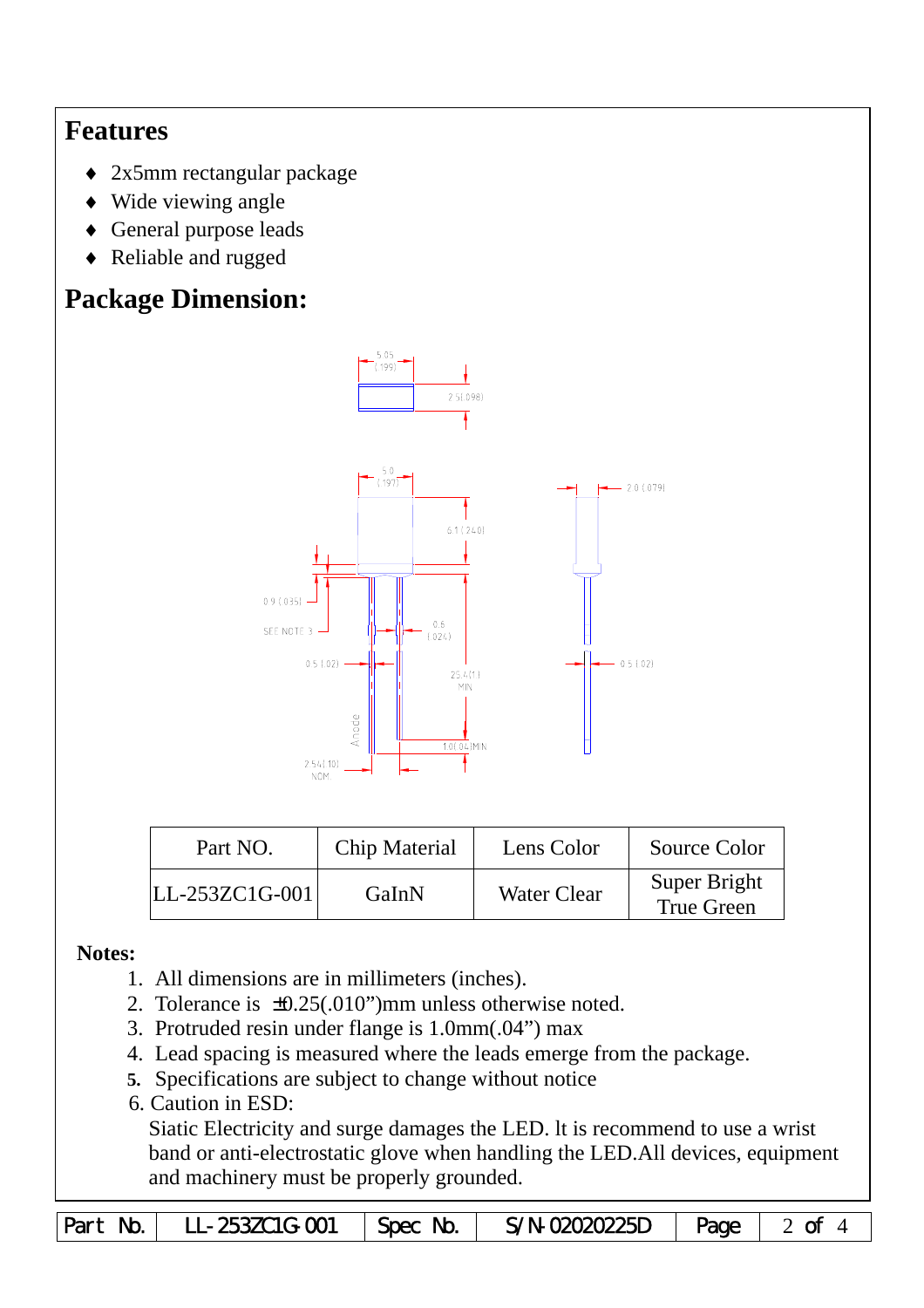| <b>Absolute Maximum Ratings at Ta=25</b> |  |
|------------------------------------------|--|
|                                          |  |

| Parameter                                                    | MAX.                 | Uni t |
|--------------------------------------------------------------|----------------------|-------|
| Pover Dissipation                                            | 100                  | mW    |
| Peak Forward Current<br>(1/10 Duty Cycle, 0.1ms Pulse Width) | 100                  | mA    |
| Continuous Forward Current                                   | 35                   | mA    |
| Derating Linear From 50                                      | Q.4                  | mA/   |
| Reverse Vol tage                                             | 5                    | V     |
| Operating Temperature Range                                  | to $+80$<br>- 40     |       |
| Storage Temperature Range                                    | $-40$ to $+80$       |       |
| Lead Sol dering Temperature<br>$4mm(.157")$ From Body        | for 5 Seconds<br>260 |       |

### **Electrical Optical Characteristics at Ta=25**℃

| Parameter                   | Symbol                | Mn. | Typ. | Max. | Uni t  | Test Condition      |
|-----------------------------|-----------------------|-----|------|------|--------|---------------------|
| Luminous Intensity          | l v                   | 160 | 340  | 600  | mcd    | $I = 20mA$ (Note 1) |
| Vi ewing Angl e             | $\overline{2}$<br>1/2 | 70  | 80   | 90   | Deg    | (Note 2)            |
| Peak Emission Wavelength    | p                     | 520 | 525  | 530  | nm     | $I_F = 20$ mA       |
| Dominant avel ength         | $\mathbf d$           | 520 | 534  | 544  | nm     | $I = 20mA$ (Note 3) |
| Line Half-Width<br>Spectral |                       | 31  | 36   | 41   | nm     | $I_F = 20$ mA       |
| Forward Voltage             | $V_F$                 | 2.8 | 3.2  | 4. O | $\vee$ | $I_F = 20$ mA       |
| Reverse Current             | $\mathsf{R}$          |     |      | 100  | μA     | $V_R = 5V$          |

#### Note:

- 1.Luminous intensity is measured with a light sensor and filter combination that approximates the CIE eye-response curve.
- $2 1/2$  is the off-axis angle at which the luminous intensity is half the axial luminous i ntensity.
- 3.The dominant wavelength ( d) is derived from the CIE chromaticity diagram and represents the single wavelength which defines the color of the device.

Part No. | LL-253ZC1G-001 | Spec No. | S/N-02020225D | Page | 3 of 4